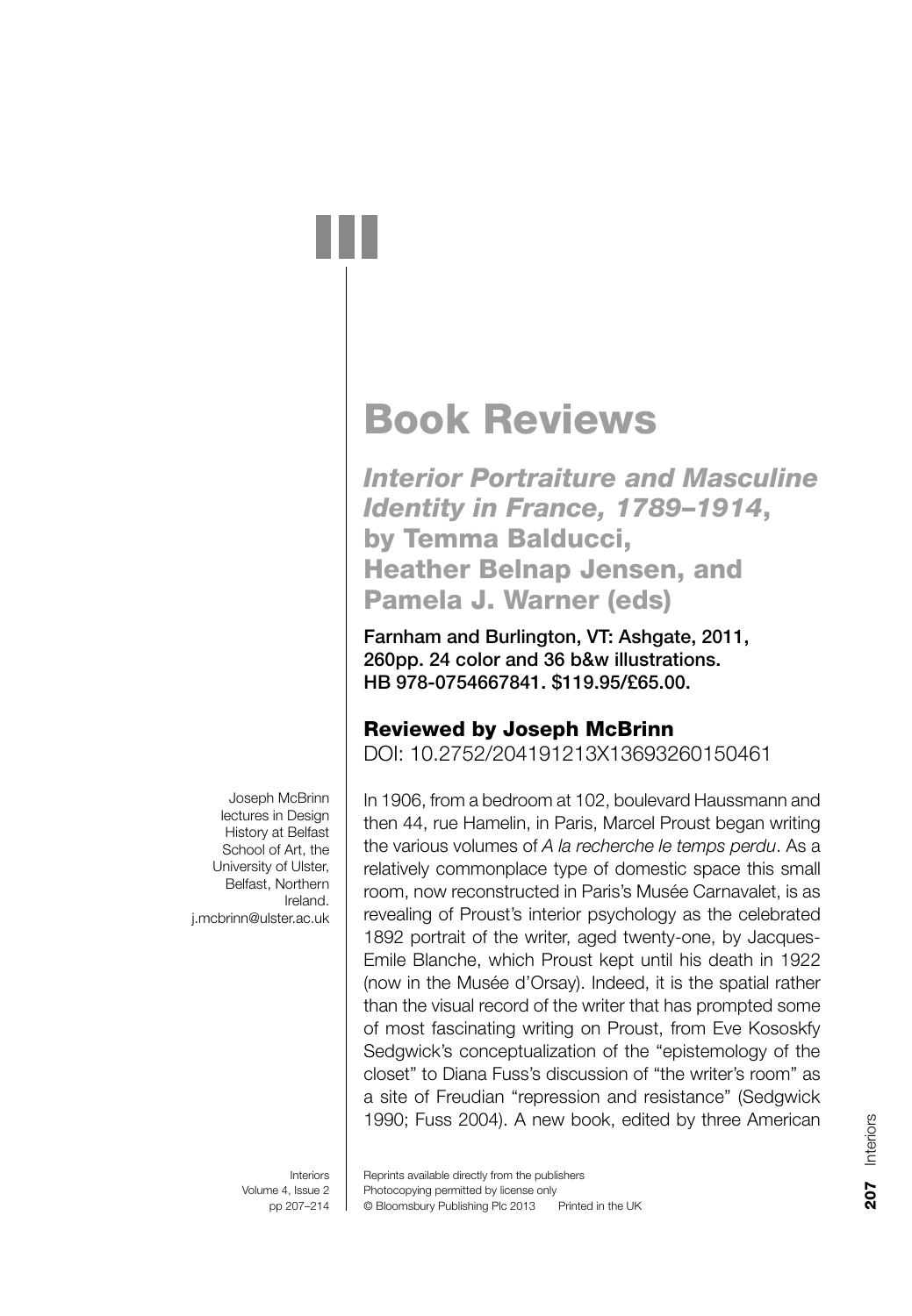academics, aims to reconsider further the relationship between interiority and portraiture, specifically of men, produced in France roughly from the French Revolution to the Great War.

The book's basic contention is that although there exists an "overwhelming number of portraits of men in interior spaces" analysis and interpretation of such images and their role in the mediation of modern masculine identity "are limited" (p. 1). The dozen authors included in the book demonstrate how interiority, and more especially the domestic interior, was very much part of the visual representation of masculinity in France from the late eighteenth century onwards. This book, the editors claim, makes "a much needed contribution to the examination of how the visual arts played a significant role in shaping, reinforcing, reflecting, and also contesting, undermining and flouting predominant ideas about masculinity in circulation" in France's long nineteenth century (p. 4). Indeed, as one of the editors states:

we should entertain the possibility that art works dealing with interior spaces and everyday life had even more relevance to the defining of bourgeois masculinity than the state-sponsored public displays of male virtue featured in the idealized grand machines of the Salon. (p. 41)

The choice of portraiture, at the expense of the more material aspects of visual culture relevant in analyzing the production and consumption of interiors seems idiosyncratic but is justified in that portraits offer a form of cultural production that play on "the fragile and shifting boundaries of public and private lives, [and thus] proved to be the ideal genre in which to explore the engaging trajectories of French men, set into the context of emerging paradigms of the modern" (p. 19). The editors arque that masculinity's location within the public sphere is an oversimplification and the rise, and significance, of the private interior as a site of social, cultural, political, and ultimately subjective and sexual identity politics needs further interrogation. To support this they take a wide typological view of the private interior including, perhaps surprisingly, "the studio" or *atelier*, recasting it as a new "hybrid interior space" in that it fused the private and personal with the public and professional and became "just as important to artists than the streets of Paris" (p. 3).

Not surprisingly, such revisionism returns to the boundary breaking discourses of Feminism, which often, itself, in terms of art and design history, returned to Paris as "the cradle of modernity." One source consistently cited in the volume is Griselda Pollock's influential essay, "Modernity and the Spaces of Femininity" (1988), which revealed the complex patterns of resistance and subversion in the use of interior spaces by women artists of the Impressionist circle (Pollock 1988: 70–127). The editors, however, seek to expand Pollock's argument that interior space was crucial to modernity by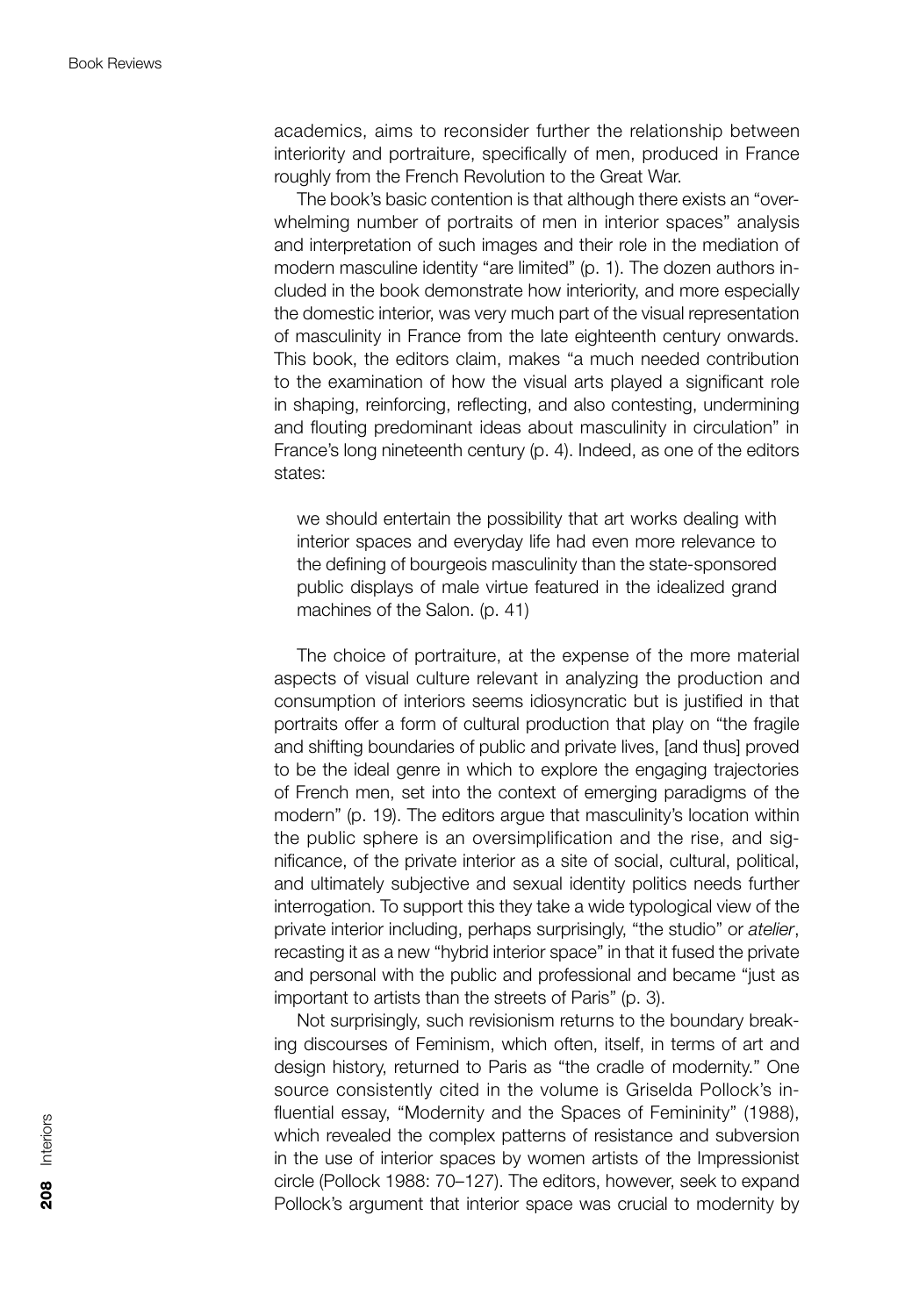considering the highly coded representations, and changing nature, of modern masculine identity in France (p. 5). However, in her discussion of post-Revolutionary imagery of men as domestic subjects, Heather Belnap Jensen admits there is perhaps some "danger of overstating the ubiquity or uniqueness of 'male trouble'" in purely linear and semiotic terms (p. 34).

To tackle what seems like a rather monolithic ideological framework of modern masculine identity the twelve chapters are tightly focused on a range of portraits of men, some famous, some not so, drawing on painting, photography, printmaking, and sculpture – and attending to the various tropes and assumptions of the physical, as well as cultural, verisimilitude such likenesses invite. Each chapter interrogates masculinity as located in domestic space, enabling the authors to breakdown prevailing notions of masculine identity/ identities, at various historical moments, as being neither "stable or fixed" (p. 3). The range of approaches draws upon an array of historiographical and methodological resources and all chapters, to varying degrees, engage with the evolving discourses of masculinity studies.

Amy Freund and Heather Belnap Jensen explore the issue of paternalism in the Revolutionary and post-Revolutionary periods, paying particular attention to the shifting meanings of *paternité*, through analysis of portraits "rehabilitating the father figure" (p. 7). Portraits of fathers were variously juxtaposed with sons, as symbols of "patrilineal inheritance and political continuity" (p. 19), and with daughters, as signs of modernizing "active paternalism," which Freund and Jensen postulate is evidence of the increasingly overt political potency of such imagery (p. 34). New notions of the interior and its conflation with internal mental states are explored by Jennifer W. Olmstead through Delacroix's lost *Portrait of Charles de Mornay and Anatole Demidoff* (1832), by André Dombrowski in his analysis of Edouard Manet and Paul Cézanne's portraits of Emile Zola, and also through interrogation of the practices of commercial photographers, by Laurie Dahlberg, which saw men presented as effeminized subjects by mere relocation to domestic spaces.

In looking more at men as consuming subjects, Pamela J. Warner considers the significance of the cultural paraphernalia of men's *cabinet de travails*, and Heather McPherson reconsiders the role fashion played in the construction of interiors, and identities, for artists such as Gustave Courbet and Edgar Degas, a line of thinking that is further developed in Alison Strauber's analysis of the studios of Frédéric Bazille and Pierre-Auguste Renoir as "depicting all-male artistic communities through the lens of bourgeoisie domestic ideals" (p. 130). This is followed by an interesting chapter by James Smalls, perhaps the most engaged in the discourses of masculinity as a distinct discipline, which reconsiders a little-known painting, depicting the Revolutionary martyr *Jean-Paul Marat* (1880) by Lucien-Etienne Melingue. Unlike Strauber's hesitant elimination of Queer Theory as a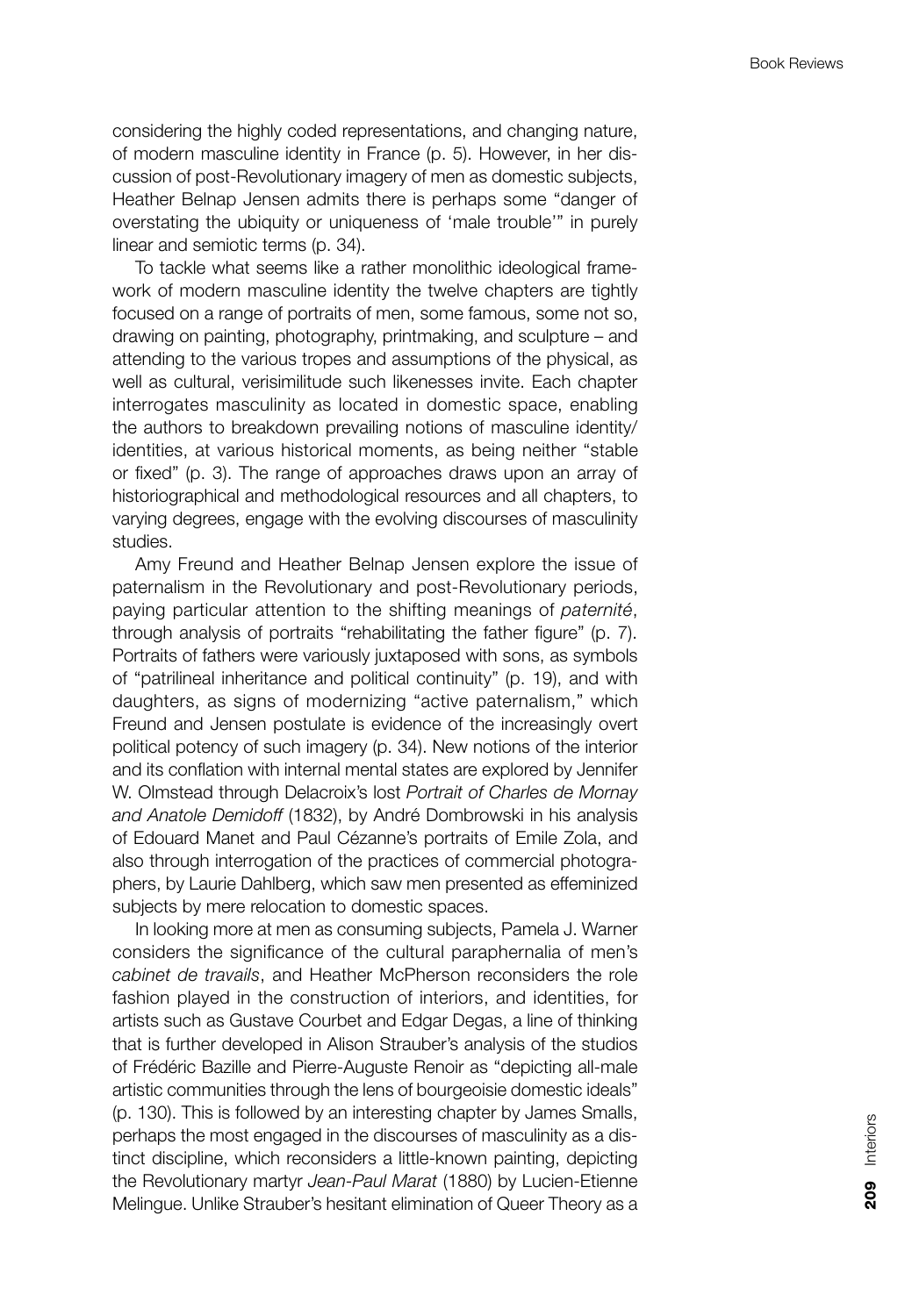tool to untangle the complexity of masculine identity, Small engages with it as a further way to unpick the theoretical ideas embedded in the painting. There follows the final chapters on individual artists, the Swede Anders Zorn, and the gargantuan French figures of Auguste Rodin and Henri Matisse, by S. Hollis Clayson, Natasha Ruiz-Gomez, and Temma Balducci respectively.

Collectively, the chapters add up to a convincing argument that representation of masculine identity meditated through domestic interiority is an area of nineteenth-century art that has, to some degree, gone largely unexplored. Unlike a great deal of edited volumes of essays the thinking, and approach especially, here is tight, which makes this a cohesive read. This is carried through in the visual uniformity of the book with its numerous black-and-white and color images, which are elegant, if a bit modest, for such an expensively priced book. Overall, the volume succeeds in making a significant contribution to art and design history and the wider discourses of the interrelationship of masculinity and the interior.

#### **References**

- Fuss, D. 2004. *The Sense of an Interior: Four Writers and the Rooms that Shaped Them*. Routledge: London.
- Pollock, G. 1988. "Modernity and the Spaces of Femininity." In *Vision and Difference: Feminism, Femininity and the Histories of Art*. Routledge: London.
- Sedgwick, E. Kosofsky. 1990. *Epistemology of the Closet*. Berkeley and Los Angeles, CA: University of California Press.

*Eileen Gray and the Design of Sapphic Modernity: Staying In*, by Jasmine Rault

Farnham and Burlington, VT: Ashgate, 2011. 184pp. with illustrations. HB 978-0-7546-6961-6. \$99.95.

### Reviewed by Julia Skelly

DOI: 10.2752/204191213X13693260150506

Julia Skelly is a SSHRC Postdoctoral Fellow at Concordia University in Montreal, Québec. julia.skelly232@gmail.com

Although Eileen Gray would not have conceived of herself as a feminist heroine, Jasmine Rault's *Eileen Gray and the Design of Sapphic Modernity: Staying In* is part of the same lineage as Kate Zambreno's important work of feminist literary criticism *Heroines* (2012), in which she resurrects and rewrites the wives and muses of modernist (male) writers. In her book, Rault paints shades of Gray and reveals something of an enigma: Gray was extremely private, but had a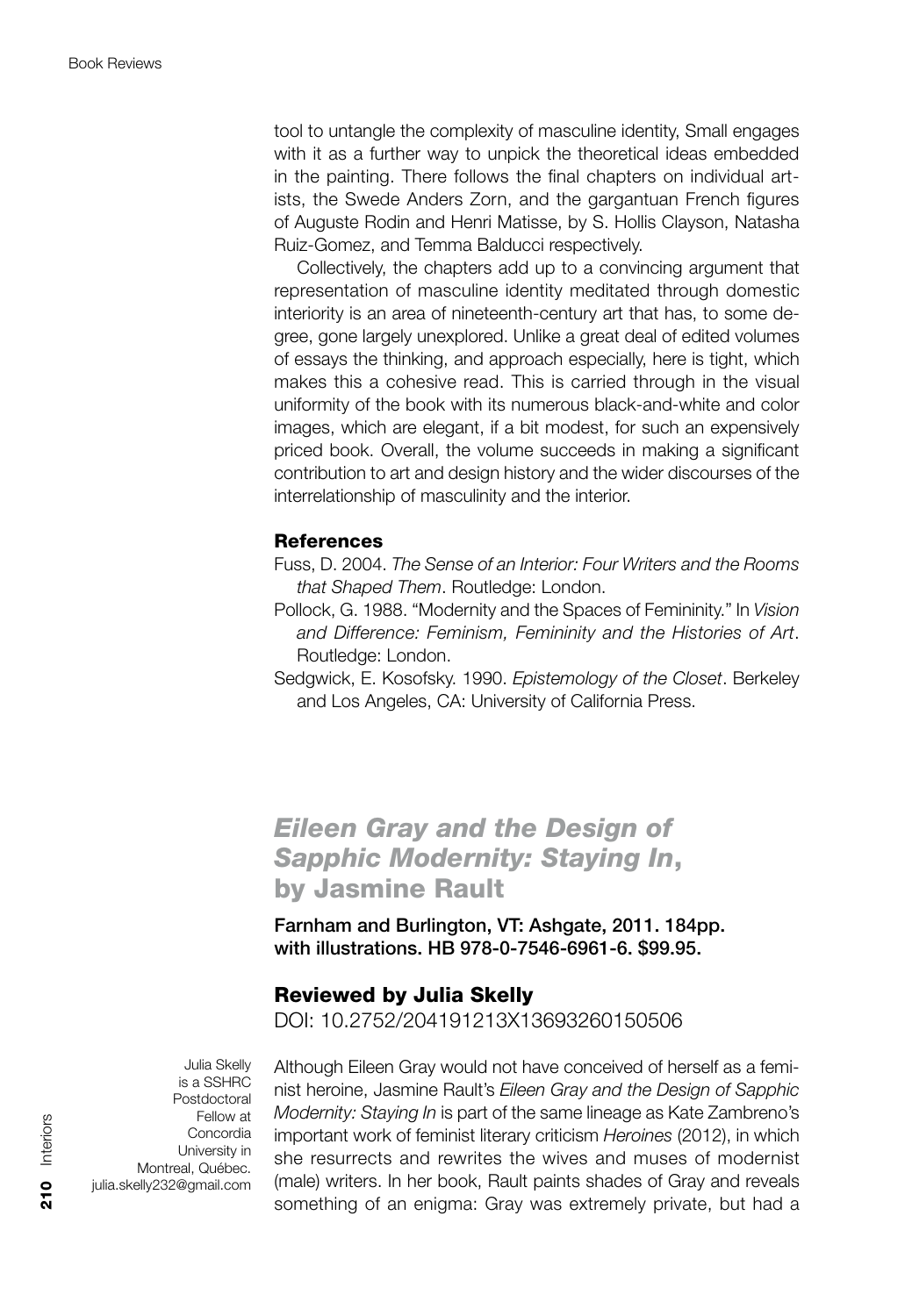wide social circle in the Left Bank neighborhood of Paris; she was reticent about her own design and architectural work, but hyperconscious of the ways in which modernist architecture could not meet her needs; she experienced same-sex desire, but would not have described herself as a lesbian. Rault's *Staying In* contributes to a range of fields, including design history, architectural history, literary criticism, communication studies, and Sapphic modernity studies; this is truly an interdisciplinary project. The book will also make a significant impact in the field of what I would call radical decadence studies, a field that examines the work of women artists and writers in terms of decadence and non-normative sexualities. Drawing on texts by feminist scholars such as Elaine Showalter, Jo-Ann Wallace, and, especially, Bridget Elliott, Rault argues that "decadence" served as an emancipatory approach not only to creative work but also to lived experience for Gray and her circle of "female sexual dissidents" living in Paris in the 1920s and 1930s. Although Rault is not the first to make this argument – she indicates her indebtedness to Elliott – her discussion of Gray's lacquer screens, interior design, and architectural works advance the argument through close study of Gray's oeuvre and the rich, albeit limited, available archival sources pertaining to Gray.

The vast majority of writing on decadence, both in the nineteenth century and more recently, has focused on male writers and artists such as Charles Baudelaire and Oscar Wilde. Richard Gilman's analysis in *Decadence: The Strange Life of an Epithet* (1975), for instance, is limited to men. Since at least the late nineteenth century, the term "decadence" has most often been used pejoratively and frequently as a coded term for non-heterosexuality, but usually in relation to male same-sex desire. There were those in the late nineteenth and early twentieth centuries who – despite, or perhaps because of, the negative connotations of the term "decadence" – actively embraced the concept as a strategy for self-fashioning. Martin Green (1976) discusses how young men in Britain after the First World War reappropriated Wildean decadence as a way of rejecting their father's generation. Bridget Elliott, by contrast, has published several articles regarding non-heterosexual women artists' relationship to decadence, and Rault draws fruitfully on this scholarship. Both scholars have made major contributions to advancing the study of decadence in relation to women artists and designers who lived outside the bounds of heterosexuality. Rault argues that these "female sexual dissidents," a phrase that she favors over "lesbian" because the latter term would not have been recognized or used by Gray and her circle, employed "decadent aesthetics" to create design objects, homes, and interior spaces that critiqued modernist architectural principles such as clarity, purity, and communicability. As Rault observes: "women artists and writers were strategically appropriating elements of by then archaic nineteenth-century decadent aesthetics as means for imagining female same-sex desire – as an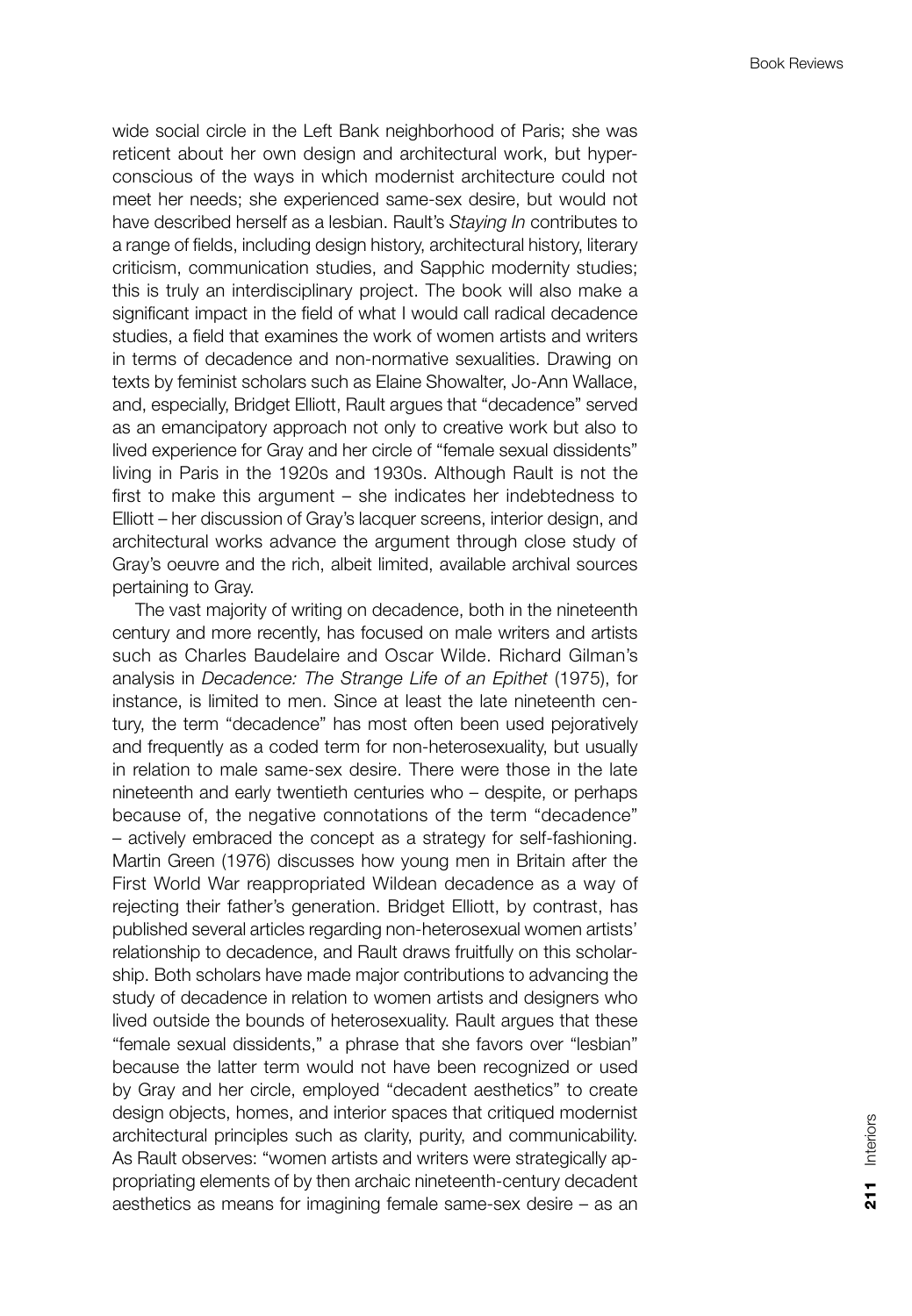aesthetic strategy" (p. 17). Although Rault's arguments regarding Gray's use of decadence are convincing throughout the book, it would have been advantageous to engage more extensively with the literature – both primary and secondary – that has been written on decadence, particularly because of the slippery and problematic nature of the term itself. As Gilman observes, at the end of the nineteenth century, there "was no decadence but merely a word for what was not understood, and actions taken, gestures made, in the space that the word concealed" (p. 140). I would have liked to see Rault address this argument. I suspect that she might agree with, and indeed find useful, Gilman's suggestion that epithets such as "decadence" "paper over the holes in our existence while claiming to fill them in" (Gilman 1975: 138). It is crucial to understand that those reviewers who were "confused and disturbed" by Gray's "too rich" style (quoted in Rault, p. 31) were likely associating her work with so-called decadent (male) artists at least in part *because* of this confusion and disturbance. Further to this, by acknowledging and critiquing non-feminist texts on decadence that focus solely on men, such as those by Gilman and Green, Rault's discussion would have illuminated the significance of feminist scholars' use of decadence as a critical framework. This approach would have strengthened the already-strong first chapter in which Rault reads Gray's architecture in terms of "decadent perversions."

In Chapter 2 Rault discusses Gray's early lacquer screens in relation to both Romaine Brooks's paintings of female nudes and "decadent" artist Aubrey Beardsley's graphic works that he created for Wilde's play *Salomé* (1891). As Rault demonstrates in her sustained critique of previous scholarship on Gray, the latter's lacquer screens have been sinfully under-discussed in the literature because of the hierarchy that has long positioned architecture above design. In the subsequent chapter Rault reads Gray's first built house E.1027, completed in 1928, against Radclyffe Hall's 1928 novel *The Well of Loneliness*, which was charged with obscenity because of its representation of female same-sex desire. In Chapter 4 Rault compares Gray's extremely private residence Tempe à Pailla (1932–4) with Djuna Barnes's notoriously opaque novel *Nightwood* (1937). She argues that:

Gray's strategy of resistance to publicity and a certain kind of communicative clarity, so central to modern architecture, are comparable to the narrative strategies of Djuna Barnes … whose life and aesthetic works were similarly resistant to reductive communicative clarity. (p. 127)

All of these discussions are intricately argued and utterly convincing. Pleasure was central to Gray's designs. Gray herself commented that individuals needed spaces where their desires, pleasures, and needs could be met. Photographs of her homes show glasses,